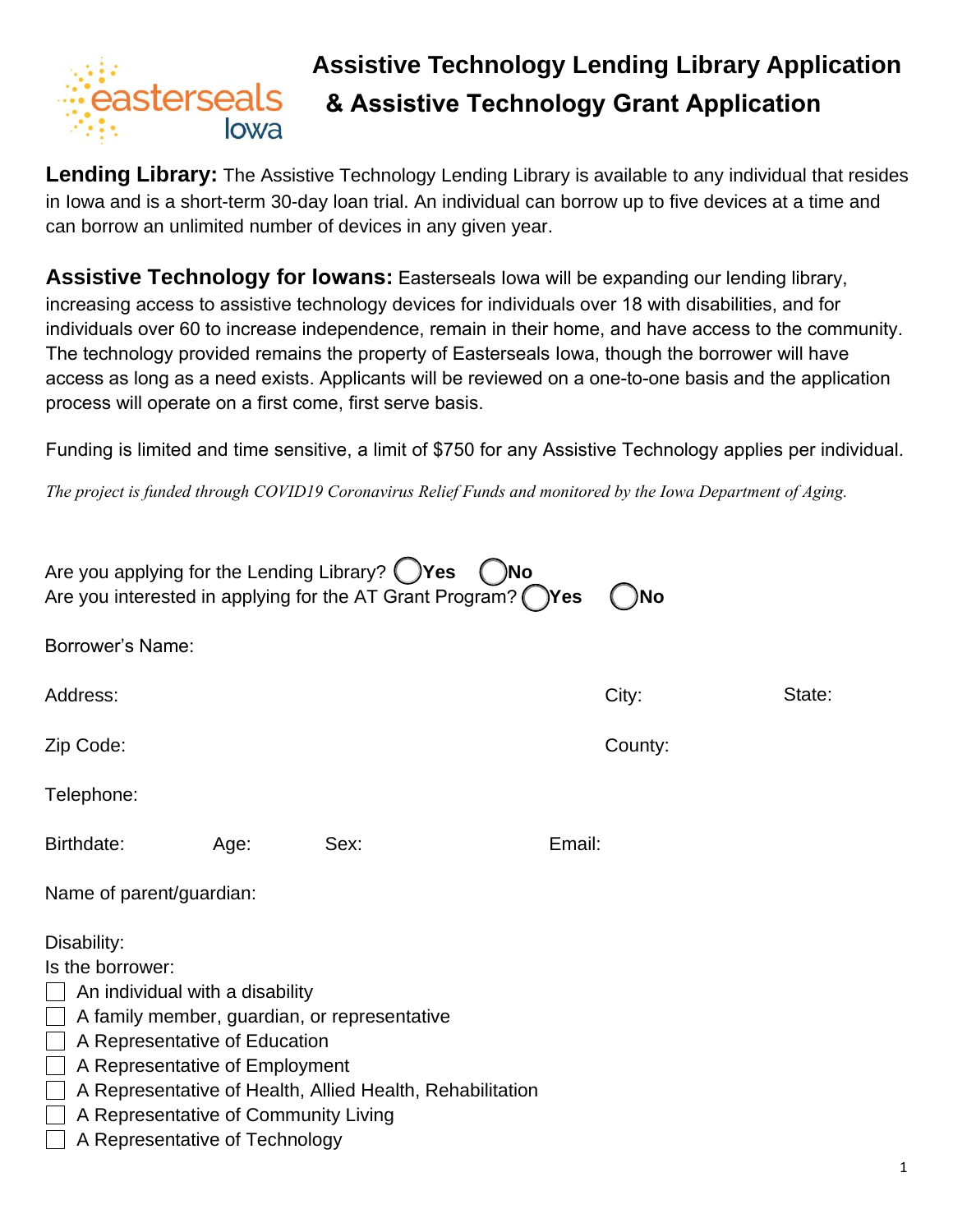|  | For what task(s) would you like to use the assistive technology? |  |
|--|------------------------------------------------------------------|--|
|--|------------------------------------------------------------------|--|

Do you know which assistive technology you would like?

|  |  |  | How did the individual learn about the Assistive Technology Center? |  |  |
|--|--|--|---------------------------------------------------------------------|--|--|
|  |  |  |                                                                     |  |  |

Reason for borrowing (check one):

|                                                                                                                                                                                                                                                                                                                                                                                                                                                                                                    | Device trial or evaluation (to find out what kind of device / if a device can help)<br>Professional Development / Outreach / Training<br>Accommodation (to use in work setting or during a public event)<br>To serve as a loaner during device repair or while waiting for funding |    |                                                                |                                                                                 |  |         |  |
|----------------------------------------------------------------------------------------------------------------------------------------------------------------------------------------------------------------------------------------------------------------------------------------------------------------------------------------------------------------------------------------------------------------------------------------------------------------------------------------------------|------------------------------------------------------------------------------------------------------------------------------------------------------------------------------------------------------------------------------------------------------------------------------------|----|----------------------------------------------------------------|---------------------------------------------------------------------------------|--|---------|--|
|                                                                                                                                                                                                                                                                                                                                                                                                                                                                                                    | <b>Military Status:</b>                                                                                                                                                                                                                                                            |    | <b>Active Duty</b>                                             | <b>National Guard/Reserve</b>                                                   |  | Veteran |  |
|                                                                                                                                                                                                                                                                                                                                                                                                                                                                                                    |                                                                                                                                                                                                                                                                                    |    |                                                                | Member Military/Veteran Family (child, spouse, or parent)                       |  | N/A     |  |
|                                                                                                                                                                                                                                                                                                                                                                                                                                                                                                    |                                                                                                                                                                                                                                                                                    |    | Please indicate which ethnic group you identify yourself with: | OPTIONAL: Information is used for tracking purposes only and kept confidential. |  |         |  |
|                                                                                                                                                                                                                                                                                                                                                                                                                                                                                                    | African American<br>Asian American     Caucasian    <br>Native American<br>Hispanic<br><b>Multiple Ethnicities</b><br>Other                                                                                                                                                        |    |                                                                |                                                                                 |  |         |  |
| Have you previously or are you currently participating in lowa Return to Community (IRTC) through one of these<br>four local agencies on aging, Connections AAA, Elderbridge Agency on Aging, Milestone AAA, NEI3A. IRTC is a<br>service that assists seniors with services after being discharged from a hospital or nursing facility.<br>Examples of services arranged include a home visit, home delivered meals, homemaker and chore tasks, home<br>modifications and DME, transportation etc. |                                                                                                                                                                                                                                                                                    |    |                                                                |                                                                                 |  |         |  |
| Yes                                                                                                                                                                                                                                                                                                                                                                                                                                                                                                |                                                                                                                                                                                                                                                                                    | No | Unknown                                                        |                                                                                 |  |         |  |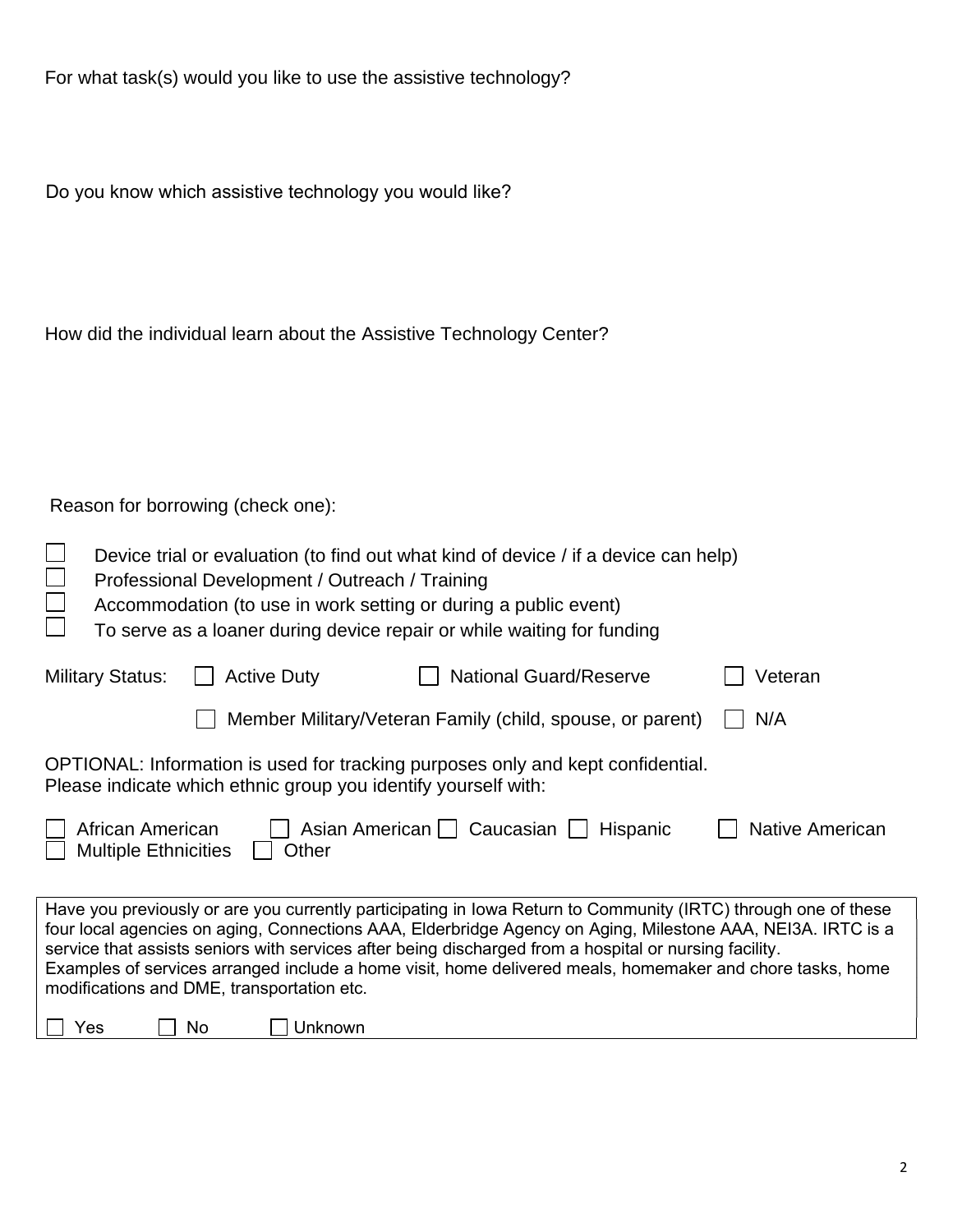| Will this equipment/device help you |                     |                  |                |  |  |
|-------------------------------------|---------------------|------------------|----------------|--|--|
| stay in your home                   | be more independent | all of the above | not applicable |  |  |
|                                     |                     |                  |                |  |  |

## **Easterseals Iowa Assistive Technology Lending Library Agreement:**

**Lending Library Eligibility:** Individuals residing in Iowa, including persons with disabilities, family members, teachers, health professionals, etc. are eligible for the program. A limit of five items can be loaned at any given time, for up to 30 days. A person can access an unlimited number of items each year. The borrower is responsible for the pickup of all item(s) from the Easterseals Iowa Assistive Technology Center Lending Library and the borrower is responsible for all fees to return the item(s) to Easterseals Iowa.

**Assistive Technology for Grant Eligibility:** Individuals with disabilities that are age 18 and older and persons age 60 and older are eligible to receive services through the AT Grant program. After completing the Lending Library Agreement, the individual will be contacted for approval and next steps. The individual will receive assistive technology for a long-term loan, though remaining the property of Easterseals. A limit of \$750 applies for devices obtained to support a person to increase their independence, remain in their home and have access to the community.

**Condition of items:** Please return items in a clean and operable condition, with all parts, by the due dates, or contact Easterseals Iowa to determine if the loan date can be extended. Report any damage or problems upon return of items. I understand and agree that I am responsible for proper handling and use of the device(s).

**Repair/Replacement:** The undersigned borrower agrees to be responsible for the cost of repairing or replacing items borrowed from Easterseals Iowa that may become damaged, destroyed, lost, or in any other way altered during use, or if the item is not returned when due; Easterseals Iowa reserves the right to bill the borrower the replacement cost of the item. Easterseals Iowa reserves the right to deny access to borrowers if items are not returned. If items are not returned, Easterseals Iowa reserves the right that no further items will be loaned to the individual.

**Copyright Protection:** Easterseals Iowa abides by all lending and copyright laws governing the unlawful duplication of copyrighted computer software and software manuals. The borrower understands that this material is protected by copyright laws and agrees not to make copies, and to remove the software from his/her drive before returning the item to Easterseals Iowa. I understand that borrowed devices are purchased with federal and/or state funds for the benefit of person with disability and are not to be used for private gain or commercial use by any individual or entity.

| Signature of Responsible Party: | Date: |
|---------------------------------|-------|
|                                 |       |

Witness: Date: